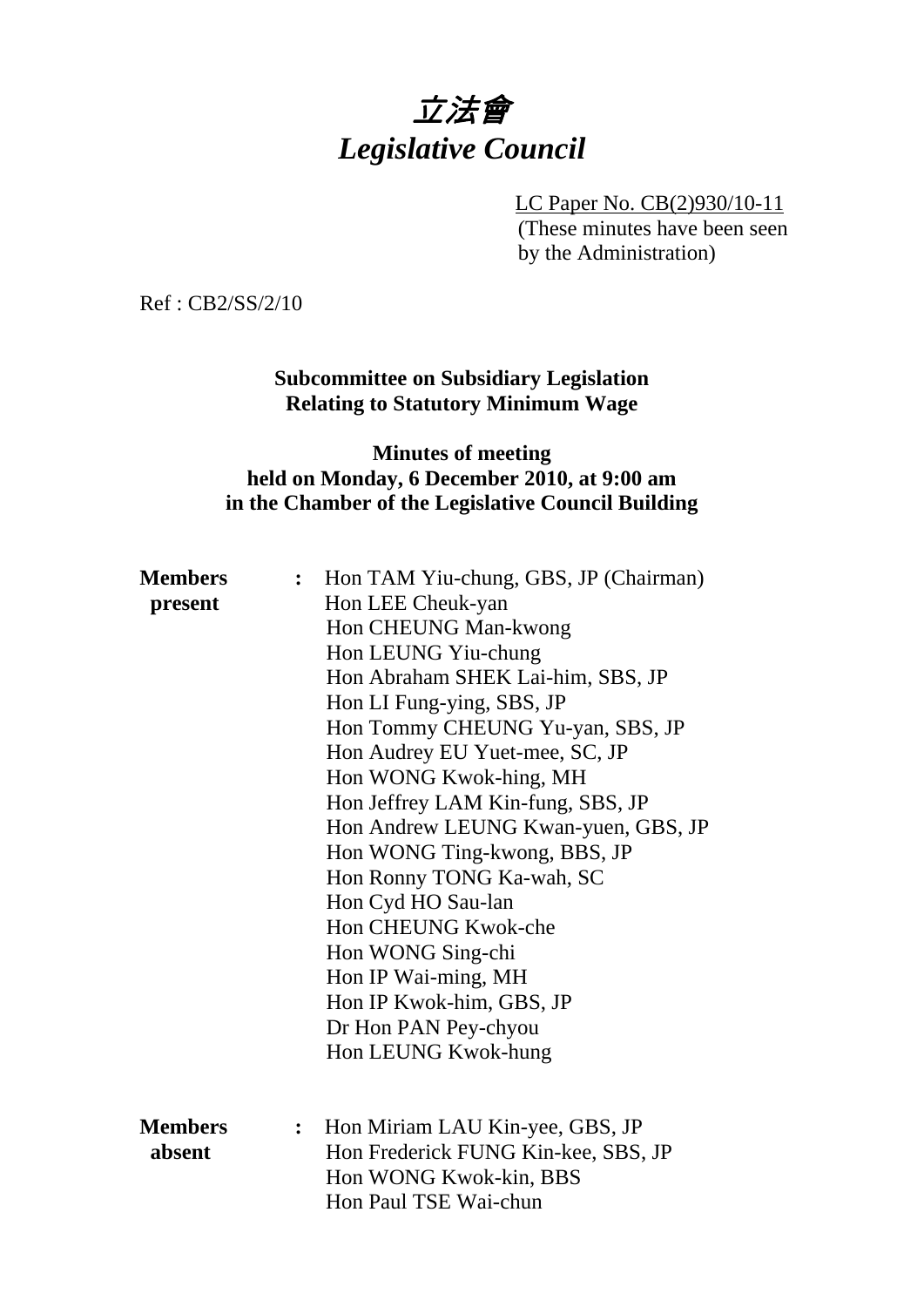| <b>Public Officers :</b><br>attending |                | Item I                                                                                      |
|---------------------------------------|----------------|---------------------------------------------------------------------------------------------|
|                                       |                | Mr Alan WONG Kwok-lun, JP<br>Deputy Commissioner for Labour (Labour Administration)         |
|                                       |                | Miss Mabel LI Po-yi<br><b>Assistant Commissioner for Labour (Special Duties)</b>            |
|                                       |                | Ms Reddy NG Wai-lan<br>Government Economist (Acting)<br><b>Financial Secretary's Office</b> |
|                                       |                | Miss Cindy YIM Lai-kwan<br>Secretary of Provisional Minimum Wage Commission                 |
| <b>Attendance</b><br>by invitation    | $\ddot{\cdot}$ | Item I                                                                                      |
|                                       |                | <b>Economic Synergy</b>                                                                     |
|                                       |                | Mr Allan FAN<br>Member                                                                      |
|                                       |                | <b>Federation of Hong Kong Industries</b>                                                   |
|                                       |                | Mr Stanley LAU<br>Deputy Chairman                                                           |
|                                       |                | <b>Civic Party</b>                                                                          |
|                                       |                | <b>Mr Patrick LEUNG</b><br>Member                                                           |
|                                       |                | <b>Institution of Dining Art</b>                                                            |
|                                       |                | Mr Simon WONG<br>Chairman                                                                   |
|                                       |                | <b>Hong Kong Catholic Commission for Labour Affairs</b>                                     |
|                                       |                | Miss LAW Pui-shan<br><b>Policy Research Officer</b>                                         |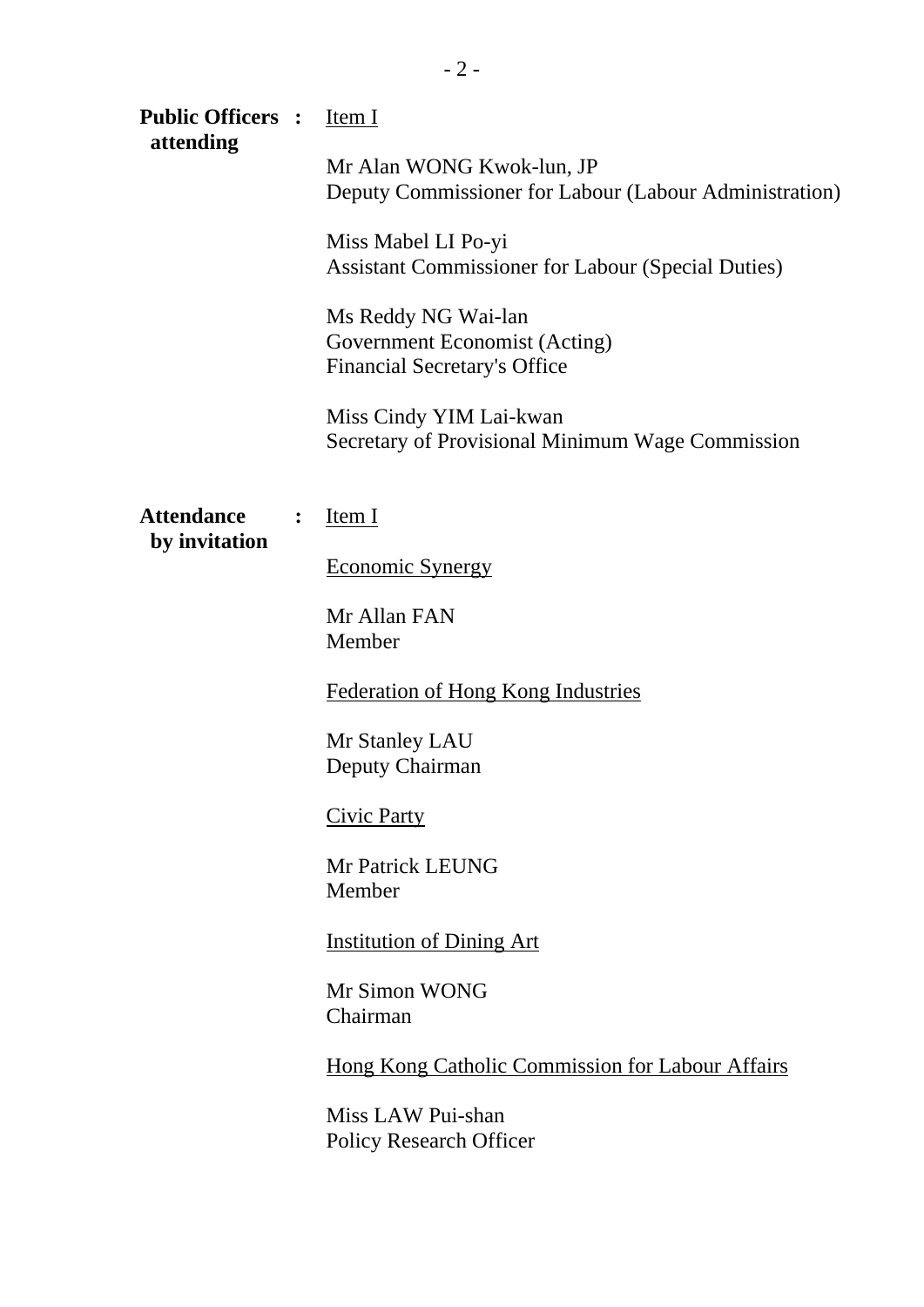Council of Youth Concern in Social Welfare

Mr CHENG Wai-him Representative

Hong Kong Confederation of Trade Unions

Mr POON Man-hon Policy Researcher

Neighbourhood and Workers Service Centre

Mr LEUNG Kam-wai Labour Organizer

Community Development Initiative

Mr Willy KWONG Project Officer

Goal Seeker Education Center

Mr CHAN Chung-yau Chief Executive Officer

Hong Kong Federation of Restaurants & Related Trades

Mr LOCK Kwok-on Chairman

The Federation of Hong Kong & Kowloon Labour Unions

Mr LAM Chun-sing Director of Social Affairs Committee

Individual

Mr Ivan WONG Yun-tat Kwai Tsing District Council member

Community Care and Nursing Home Workers General Union

Ms IP Pui-yu Organizing Secretary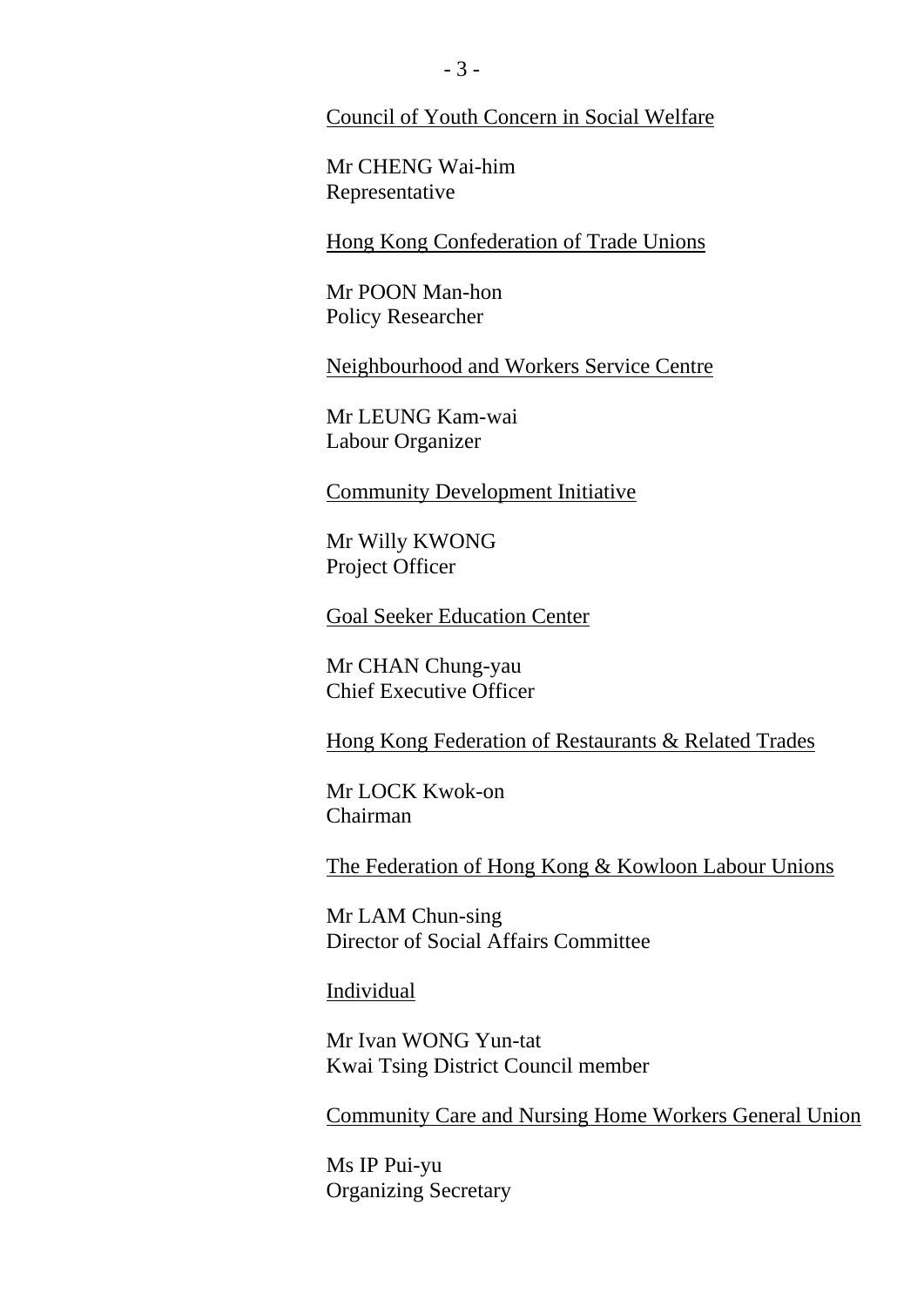#### Association of Restaurant Managers

Mr LEUNG Kui-tang Vice-Chairman

Factory Canteen Chamber of Commerce

Mr CHONG Yam-ming Chairman

The Hong Kong Federation of Trade Unions - Rights & Benefits Committee

Mr TAM Kin-sun Committee Member

Far East Overseas Nepalese Association (FEONA Hong Kong)

Mr Ganga K Khatiwada Vice-Chairman

Hong Kong Buildings Management and Security Workers General Union

Mr IU Chung-yiu Chairman

Cleaning Services Industry Workers Union

Ms LI Kim-man Organizing Secretary

Choi Wan Community Concern Association

Miss TAM Mei-po Chairman

| <b>Clerk</b> in | Mr Raymond LAM                |
|-----------------|-------------------------------|
| attendance      | Chief Council Secretary (2) 1 |

**Staff in :** Mr KAU Kin-wah  **attendance** Assistant Legal Adviser 6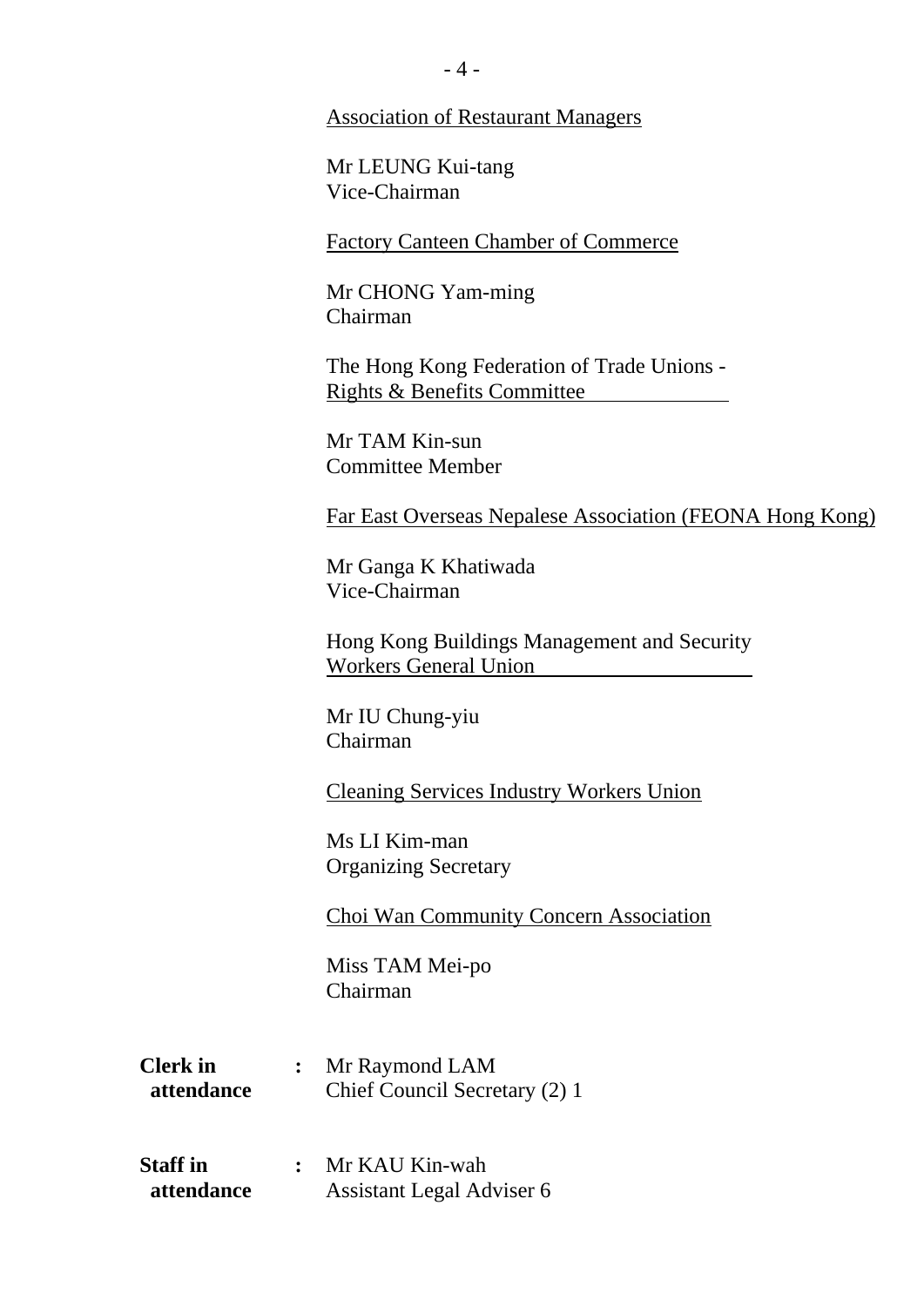Miss Josephine SO Senior Council Secretary (2) 1

Ms Kiwi NG Legislative Assistant (2) 1

Ms Camy YOONG Clerical Assistant (2) 1

### **I. Meeting with deputations and the Administration**

The Subcommittee deliberated (index of proceedings attached at **Annex**).

2. A total of 21 organizations/individual made oral representation to the Subcommittee. Written submissions were also received from two organizations which did not send representatives to attend the meeting.

3. The Administration was requested to provide information on Labour Department's public education and publicity efforts to enhance employers' and employees' understanding of their respective obligations and entitlements under the Minimum Wage Ordinance, preferably with a breakdown by industry/trade of the promotional and educational activities held or to be held prior to the implementation of the statutory minimum wage to address the unique operating characteristics of different sectors.

### **II. Date of next meeting**

4. The Subcommittee noted that the next meeting would be held on 8 December 2010 from 8:30 am to 10:00 am.

5. The meeting ended at 12:30 pm.

Council Business Division 2 Legislative Council Secretariat 31 January 2011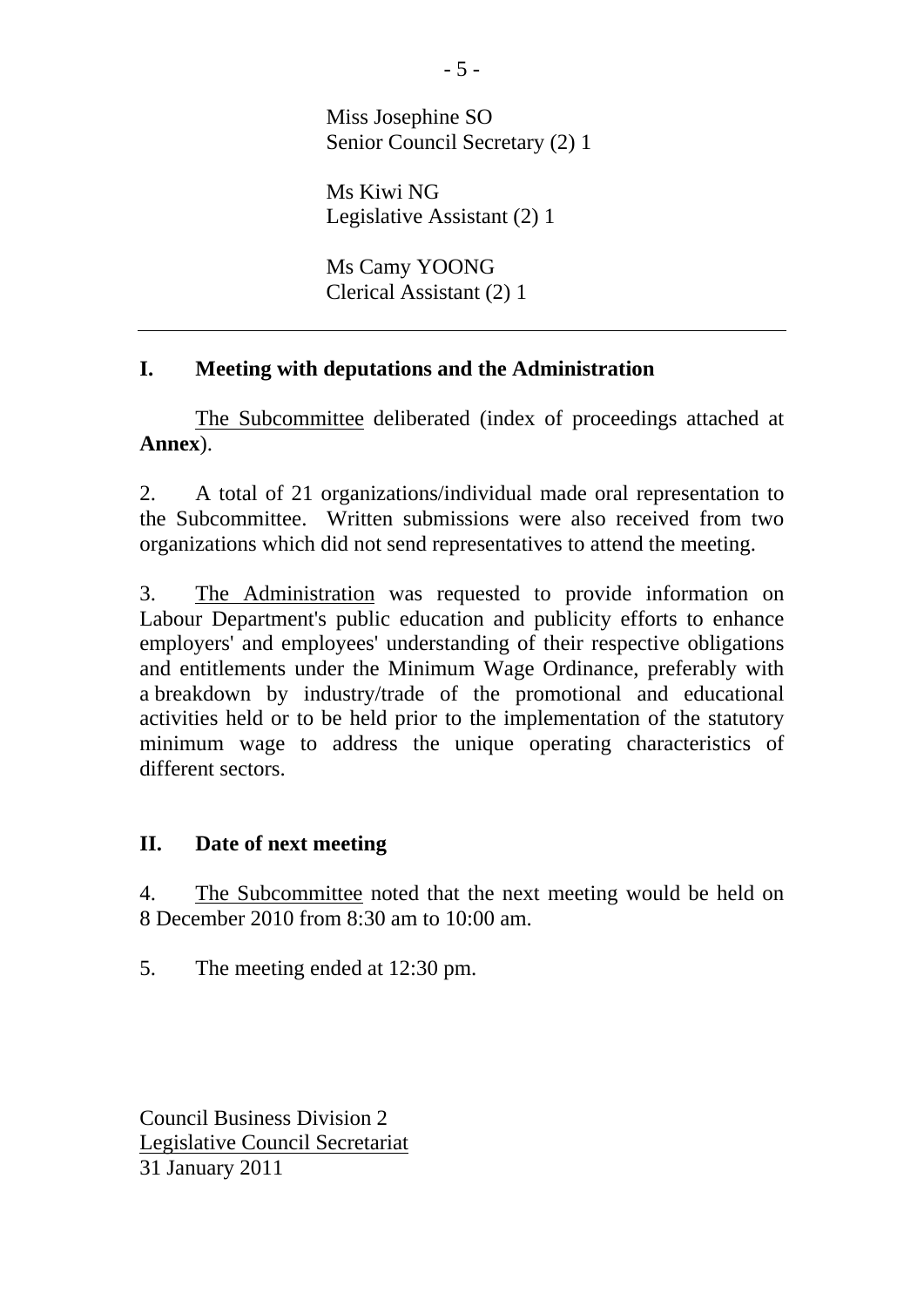## **Proceedings of meeting of the Subcommittee on Subsidiary Legislation Relating to Statutory Minimum Wage held on Monday, 6 December 2010, at 9:00 am in the Chamber of the Legislative Council Building**

| Time marker          | <b>Speaker</b>                                                | Subject(s)                                                                                                                                                                                                                                                                                                                                                                                                                                                                                                                                                                                                                                                   | <b>Action</b><br><b>Required</b> |
|----------------------|---------------------------------------------------------------|--------------------------------------------------------------------------------------------------------------------------------------------------------------------------------------------------------------------------------------------------------------------------------------------------------------------------------------------------------------------------------------------------------------------------------------------------------------------------------------------------------------------------------------------------------------------------------------------------------------------------------------------------------------|----------------------------------|
| $000000 -$<br>001104 | Chairman                                                      | Opening remarks                                                                                                                                                                                                                                                                                                                                                                                                                                                                                                                                                                                                                                              |                                  |
| $001105 -$<br>001525 | <b>Economic Synergy</b>                                       | Presentation of views<br>(LC Paper No. CB(2)452/10-11(01))                                                                                                                                                                                                                                                                                                                                                                                                                                                                                                                                                                                                   |                                  |
| $001526 -$<br>001832 | Federation of Hong Kong<br>Industries                         | Presentation of views<br>(LC Paper No. CB(2)452/10-11(02))                                                                                                                                                                                                                                                                                                                                                                                                                                                                                                                                                                                                   |                                  |
| 001833 -<br>002258   | Civic Party                                                   | Presentation of views<br>(LC Paper No. CB(2)452/10-11(03))                                                                                                                                                                                                                                                                                                                                                                                                                                                                                                                                                                                                   |                                  |
| $002259 -$<br>002646 | <b>Institution of Dining Art</b>                              | Presentation of views<br>(LC Paper No. CB(2)452/10-11(04))                                                                                                                                                                                                                                                                                                                                                                                                                                                                                                                                                                                                   |                                  |
| $002647 -$<br>003010 | Hong Kong Catholic<br><b>Commission for Labour</b><br>Affairs | Presentation of views<br>(LC Paper No. $CB(2)452/10-11(05)$ )                                                                                                                                                                                                                                                                                                                                                                                                                                                                                                                                                                                                |                                  |
| $003011 -$<br>003420 | Hong Kong Confederation<br>of Trade Unions                    | Presentation of views<br>(LC Paper No. CB(2)452/10-11(07))                                                                                                                                                                                                                                                                                                                                                                                                                                                                                                                                                                                                   |                                  |
| $003421 -$<br>003825 | Neighbourhood and<br><b>Workers Service Centre</b>            | Presentation of the following views -<br>the initial statutory minimum wage<br>(a)<br>("SMW") rate should be fixed at \$33<br>per hour;<br>future reviews of the SMW rate should<br>(b)<br>be conducted once a year;<br>the meal time as well as the scheduled<br>(c)<br>rest time of employees should be<br>counted as working hours and should<br>be paid; and<br>the Administration should provide<br>(d)<br>wage subsidies to persons with<br>disabilities by subsidizing the<br>difference between the wage level of<br>an employee determined according to<br>his assessed degree of productivity<br>under the special arrangement and the<br>SMW rate |                                  |
| $003826 -$<br>004040 | <b>Community Development</b><br>Initiative                    | Presentation of views<br>(LC Paper No. CB(2)452/10-11(09))                                                                                                                                                                                                                                                                                                                                                                                                                                                                                                                                                                                                   |                                  |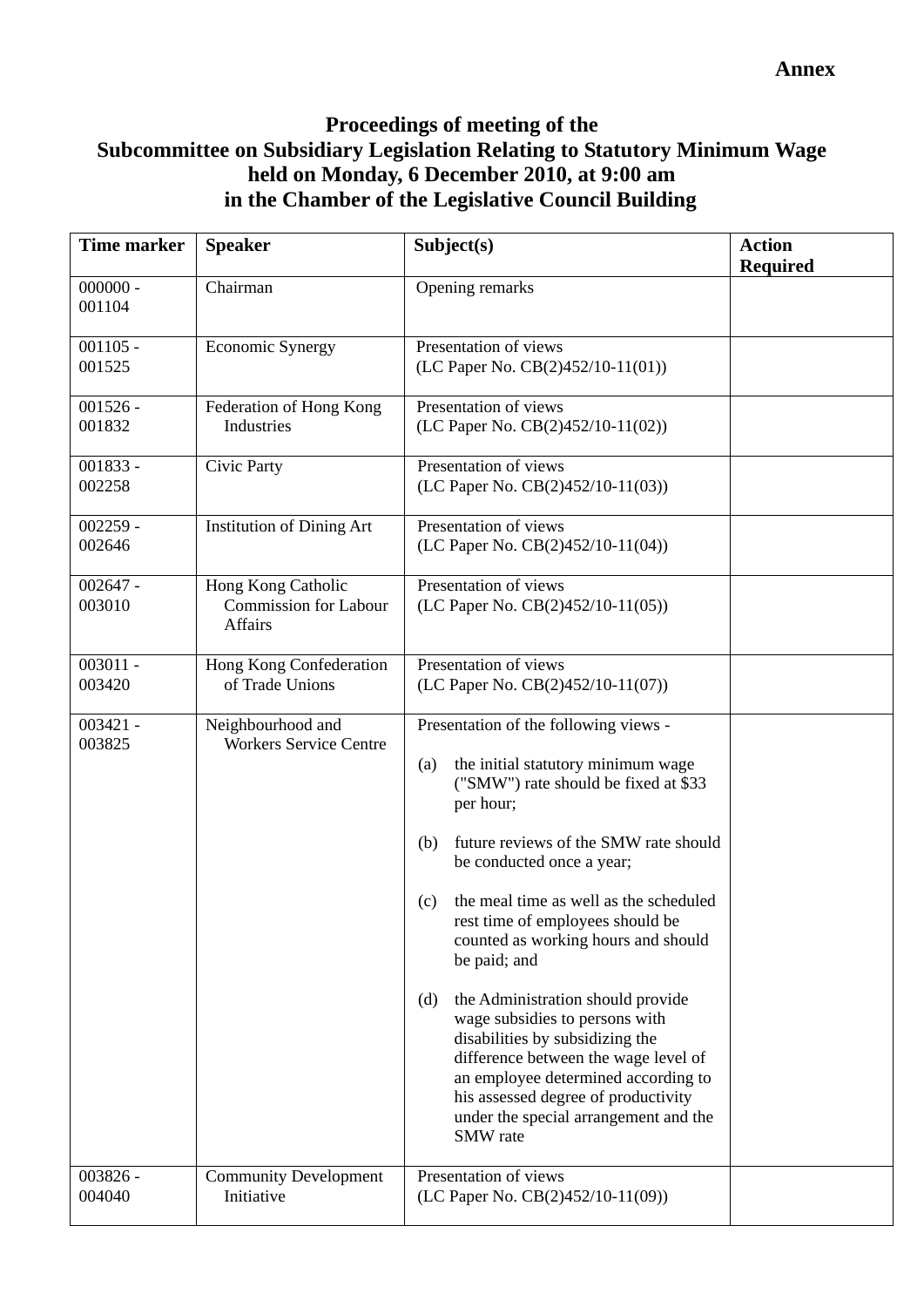| <b>Time marker</b>   | <b>Speaker</b>                                                                            | Subject(s)                                                                                                                                                                                                                                                                                                                                                                                                                                                                                                                                                                                                                                              | <b>Action</b>   |
|----------------------|-------------------------------------------------------------------------------------------|---------------------------------------------------------------------------------------------------------------------------------------------------------------------------------------------------------------------------------------------------------------------------------------------------------------------------------------------------------------------------------------------------------------------------------------------------------------------------------------------------------------------------------------------------------------------------------------------------------------------------------------------------------|-----------------|
|                      |                                                                                           |                                                                                                                                                                                                                                                                                                                                                                                                                                                                                                                                                                                                                                                         | <b>Required</b> |
| $004041 -$<br>004151 | <b>Goal Seeker Education</b><br>Center                                                    | Considered that the SMW rate should be<br>fixed at \$33 per hour                                                                                                                                                                                                                                                                                                                                                                                                                                                                                                                                                                                        |                 |
| $004152 -$<br>004455 | Hong Kong Federation of<br>Restaurants & Related<br>Trades                                | Presentation of the following views -<br>the implementation of SMW would<br>(a)<br>likely impact more heavily on the<br>catering sector, as small restaurants<br>which generally competed on low<br>prices, employed a high proportion of<br>low-paid workers and operated on slim<br>profit margins would face a more<br>challenging business environment<br>following the introduction of SMW;<br>the catering sector needed time to<br>(b)<br>prepare for the implementation of<br>SMW and to fully adjust to the SMW<br>policy; and<br>the Administration should provide<br>(c)<br>assistance to small and medium<br>enterprises of various sectors |                 |
| $004456 -$<br>004818 | The Federation of Hong<br>Kong & Kowloon<br><b>Labour Unions</b>                          | Presentation of views<br>(LC Paper No. CB(2)452/10-11(12))                                                                                                                                                                                                                                                                                                                                                                                                                                                                                                                                                                                              |                 |
| $004819 -$<br>005132 | Mr Ivan WONG Yun-tat,<br>Kwai Tsing District<br>Council member                            | Presentation of views<br>(LC Paper No. $CB(2)452/10-11(13)$ )                                                                                                                                                                                                                                                                                                                                                                                                                                                                                                                                                                                           |                 |
| $005133 -$<br>005544 | Community Care and<br>Nursing Home Workers<br>General Union                               | Presentation of views<br>(LC Paper No. CB(2)452/10-11(14))                                                                                                                                                                                                                                                                                                                                                                                                                                                                                                                                                                                              |                 |
| $005545 -$<br>005756 | <b>Association of Restaurant</b><br>Managers                                              | Presentation of views<br>(LC Paper No. CB(2)452/10-11(15))                                                                                                                                                                                                                                                                                                                                                                                                                                                                                                                                                                                              |                 |
| $005757 -$<br>010125 | <b>Factory Canteen Chamber</b><br>of Commerce                                             | Presentation of views<br>(LC Paper No. CB(2)452/10-11(15))                                                                                                                                                                                                                                                                                                                                                                                                                                                                                                                                                                                              |                 |
| $010126 -$<br>010542 | The Hong Kong Federation<br>of Trade Unions - Rights<br>& Benefits Committee<br>("HKFTU") | Presentation of views<br>(LC Paper No. CB(2)452/10-11(17))                                                                                                                                                                                                                                                                                                                                                                                                                                                                                                                                                                                              |                 |
| $010543 -$<br>010836 | Far East Overseas<br>Nepalese Association<br>(FEONA Hong Kong)                            | Presentation of the following views -<br>the initial SMW rate should not be less<br>(a)<br>than \$33 per hour; and<br>the Labour Department ("LD") should<br>(b)<br>adopt appropriate measures and                                                                                                                                                                                                                                                                                                                                                                                                                                                      |                 |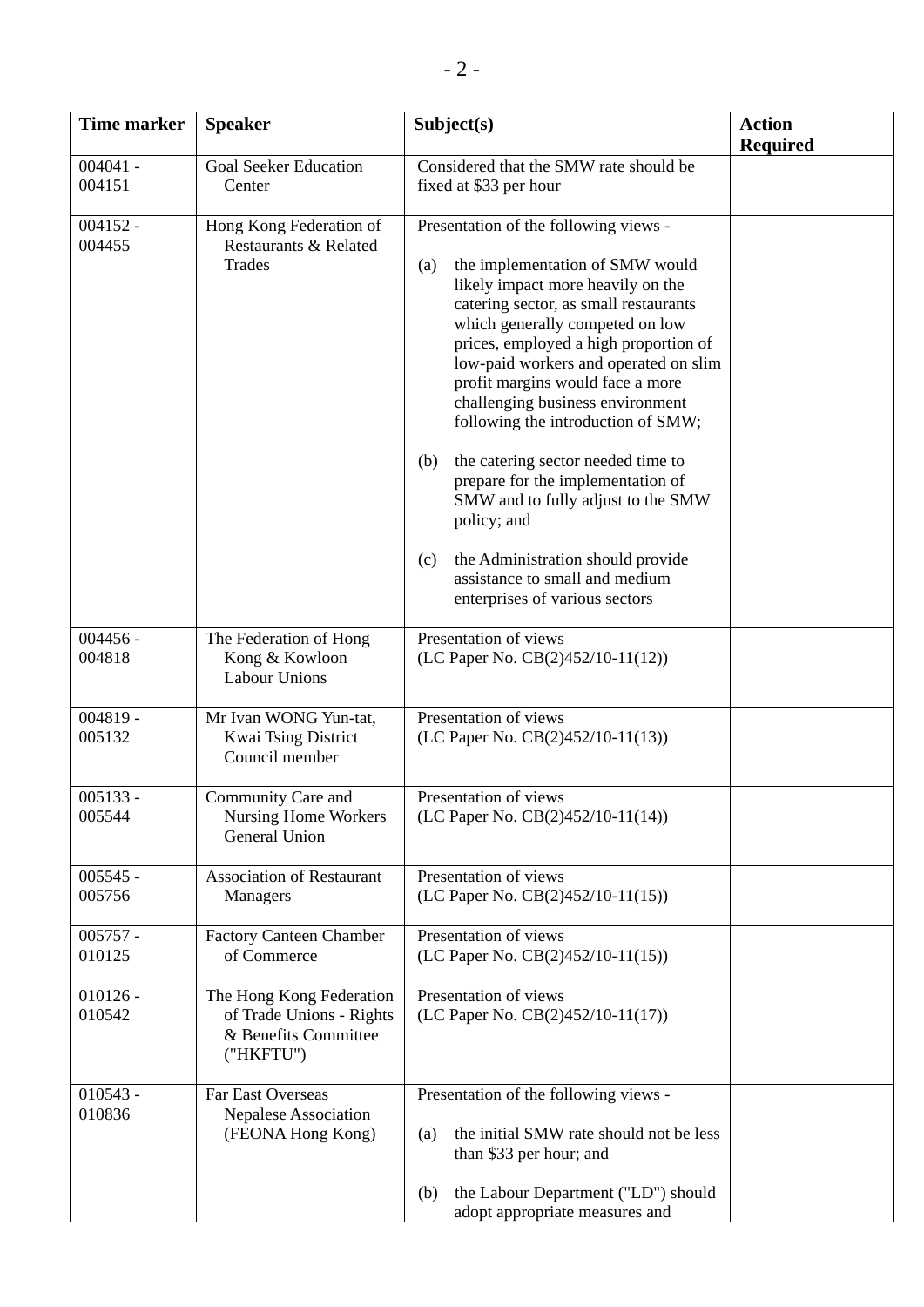| Time marker          | <b>Speaker</b>                                                                                                                 | Subject(s)                                                                                                                                                                                                                                                                                                                                                                                                                                                                                                                                                                                                                                                                        | <b>Action</b>   |
|----------------------|--------------------------------------------------------------------------------------------------------------------------------|-----------------------------------------------------------------------------------------------------------------------------------------------------------------------------------------------------------------------------------------------------------------------------------------------------------------------------------------------------------------------------------------------------------------------------------------------------------------------------------------------------------------------------------------------------------------------------------------------------------------------------------------------------------------------------------|-----------------|
|                      |                                                                                                                                |                                                                                                                                                                                                                                                                                                                                                                                                                                                                                                                                                                                                                                                                                   | <b>Required</b> |
|                      |                                                                                                                                | strategies to ensure the effective<br>enforcement of the SMW legislation                                                                                                                                                                                                                                                                                                                                                                                                                                                                                                                                                                                                          |                 |
| $010837 -$<br>011217 | Hong Kong Buildings<br>Management and<br><b>Security Workers</b><br>General Union                                              | Expressed concern over the possibility that<br>some unscrupulous employers might change<br>the employment terms or lay off some of<br>their workers, in order to mitigate the<br>additional SMW-induced staff costs;<br>requested that the Government should<br>ensure that its outsourced service providers<br>would continue to offer their employees<br>wages not lower than the average market<br>rates, although the initial SMW rate<br>recommended by the Provisional Minimum<br>Wage Commission ("PMWC") might be<br>lower than the prevailing average market<br>rates of certain occupations                                                                             |                 |
| $011218 -$<br>011424 | <b>Cleaning Services Industry</b><br><b>Workers Union</b>                                                                      | Presentation of views<br>(LC Paper No. CB(2)452/10-11(23))                                                                                                                                                                                                                                                                                                                                                                                                                                                                                                                                                                                                                        |                 |
| $011425 -$<br>011642 | Choi Wan Community<br><b>Concern Association</b>                                                                               | Presentation of views<br>(LC Paper No. CB(2)452/10-11(24))                                                                                                                                                                                                                                                                                                                                                                                                                                                                                                                                                                                                                        |                 |
| $011643 -$<br>012052 | Council of Youth Concern<br>in Social Welfare                                                                                  | Presentation of the following views -<br>the initial SMW rate should not be less<br>(a)<br>than \$33 per hour, so as to ensure that<br>low-paid workers could earn a "living<br>wage" to cover family expenses; and<br>future reviews of the SMW rate should<br>(b)<br>be conducted once a year                                                                                                                                                                                                                                                                                                                                                                                   |                 |
| $012053 -$<br>012820 | Chairman<br>Hon LEE Cheuk-yan<br><b>Association of Restaurant</b><br>Managers<br><b>Factory Canteen Chamber</b><br>of Commerce | Views and concerns raised by Hon LEE<br>Cheuk-yan -<br>employers should have sufficient time<br>(a)<br>to prepare for the implementation of<br>SMW since the Minimum Wage<br>Ordinance (Cap. 608) ("MWO") was<br>passed by the Legislative Council<br>("LegCo") on 17 July 2010 and<br>gazetted on 23 July 2010;<br>the implementation of SMW did not<br>(b)<br>entail changes to the existing terms<br>and conditions in the employment<br>contracts entered into with staff, if an<br>employer was already paying his<br>employees wages at a rate not less<br>than the SMW rate. Employers in<br>the low paying sectors would merely<br>be required to raise the wage level of |                 |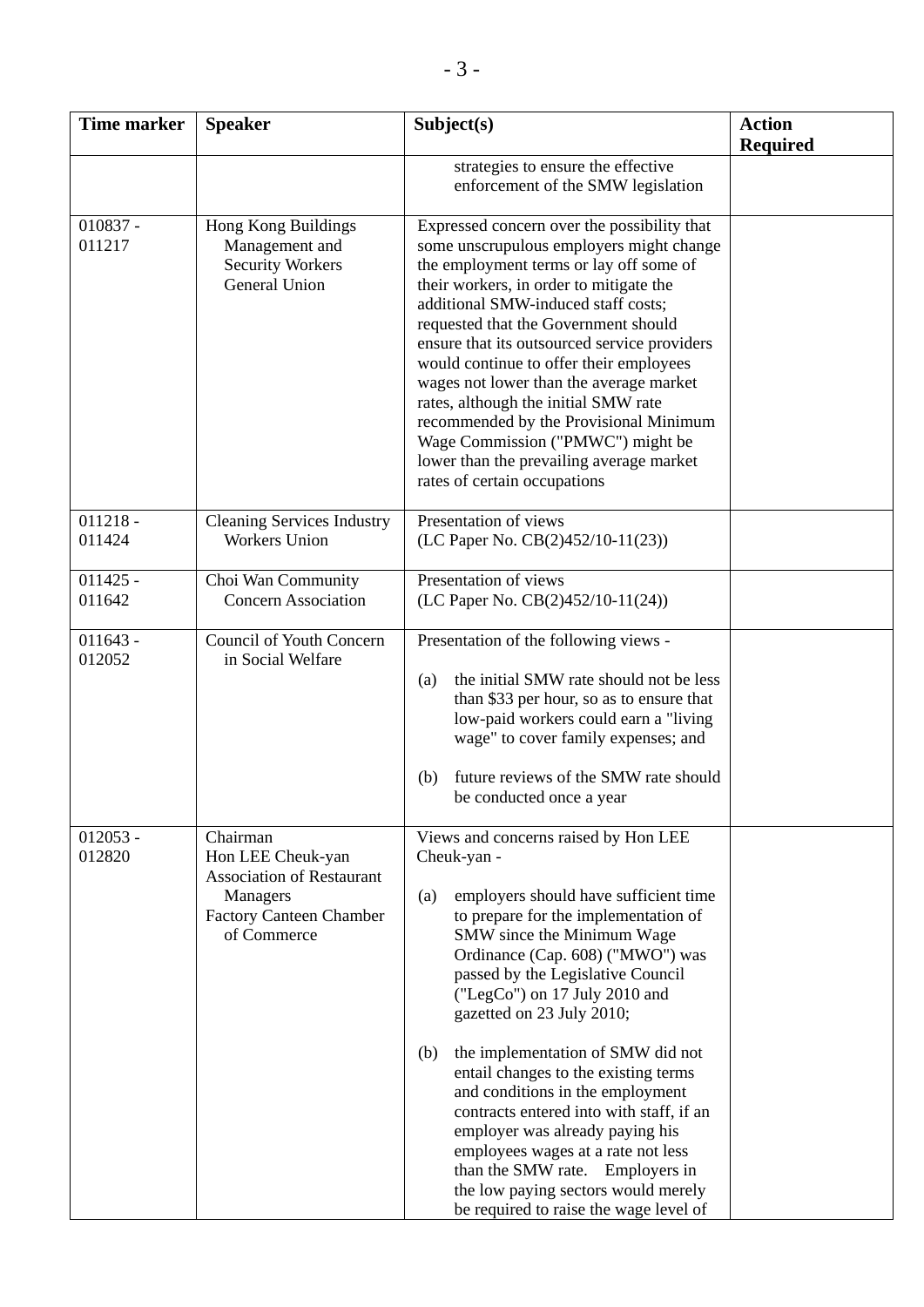| <b>Time marker</b>   | <b>Speaker</b>                                                                                                                                                                                                                                | Subject(s)                                                                                                                                                                                                                                                                                                                                                                                                                                                                                                                                                                                                                                                                                                                                                                                                                    | <b>Action</b><br><b>Required</b> |
|----------------------|-----------------------------------------------------------------------------------------------------------------------------------------------------------------------------------------------------------------------------------------------|-------------------------------------------------------------------------------------------------------------------------------------------------------------------------------------------------------------------------------------------------------------------------------------------------------------------------------------------------------------------------------------------------------------------------------------------------------------------------------------------------------------------------------------------------------------------------------------------------------------------------------------------------------------------------------------------------------------------------------------------------------------------------------------------------------------------------------|----------------------------------|
|                      |                                                                                                                                                                                                                                               | the relevant employees to the SMW<br>level after the commencement of<br>MWO; and                                                                                                                                                                                                                                                                                                                                                                                                                                                                                                                                                                                                                                                                                                                                              |                                  |
|                      |                                                                                                                                                                                                                                               | if the initial SMW rate could come<br>(c)<br>into operation on 1 February 2011, the<br>time lag between data collection,<br>determination of the SMW rate and<br>the date of its implementation could be<br>shortened                                                                                                                                                                                                                                                                                                                                                                                                                                                                                                                                                                                                         |                                  |
|                      |                                                                                                                                                                                                                                               | Association of Restaurant Managers and<br>Factory Canteen Chamber of Commerce<br>explained that in the catering sector, most of<br>the employment contracts signed between<br>employers and employees were silent on<br>several important issues, including whether<br>the employees had paid rest days and meal<br>breaks. To cope with the cost impact of<br>SMW, employers might resort to cost<br>cutting by reducing fringe benefits such as<br>the provision of free meals. Employers in<br>the catering sector were fully aware that<br>they needed to discuss the matter with their<br>employees before making any changes to<br>the existing terms and conditions in the<br>employment contracts. Time was<br>therefore required for employers in the<br>catering sector to prepare for the<br>implementation of SMW |                                  |
| $012821 -$<br>014150 | Hon Ronny TONG<br>Hong Kong Confederation<br>of Trade Unions<br>Neighbourhood and<br><b>Workers Service Centre</b><br><b>Association of Restaurant</b><br>Managers<br>Hon Audrey EU<br><b>Factory Canteen Chamber</b><br>of Commerce<br>Admin | Whether employees had difficulties in<br>adapting to the SMW policy; whether there<br>was sufficient time for employers to prepare<br>for the implementation of SMW<br>Impact, if any, of the implementation of<br>SMW on employment contracts in the<br>catering sector<br>Response of the Administration -<br>changes to the terms in a contract of<br>(a)<br>employment should be subject to the<br>mutual agreement between the<br>employer and the employee<br>concerned; and<br>under the Employment Ordinance<br>(b)<br>(Cap. 57) ("EO"), there was protection<br>against unilateral variation of<br>employment terms and conditions by<br>employers                                                                                                                                                                   |                                  |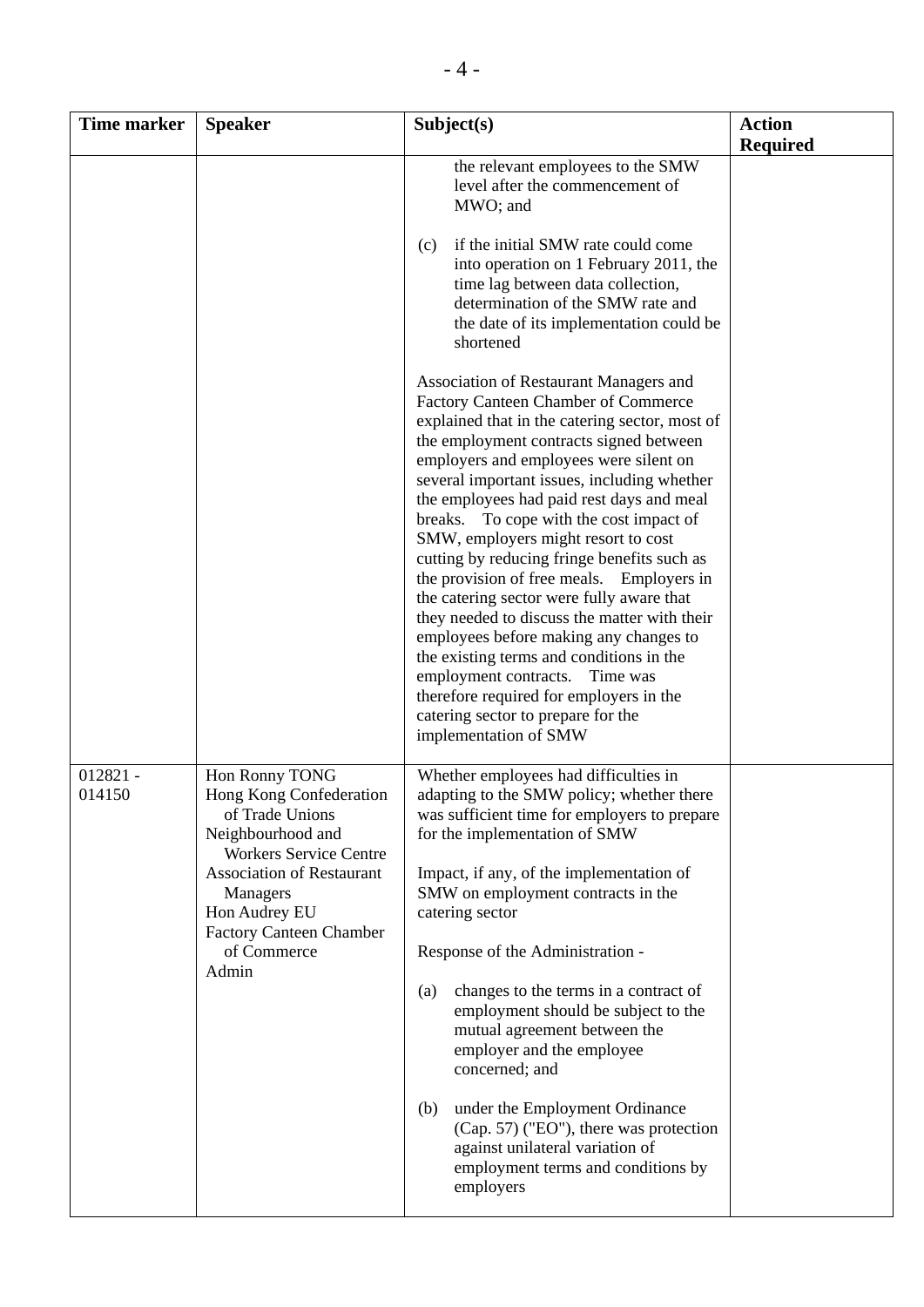| <b>Time marker</b>   | <b>Speaker</b>                                                                | Subject(s)                                                                                                                                                                                                                                                                                                                                                                                                                                                                                                                                                                                                                                                                                                                                                                                                                                           | <b>Action</b>   |
|----------------------|-------------------------------------------------------------------------------|------------------------------------------------------------------------------------------------------------------------------------------------------------------------------------------------------------------------------------------------------------------------------------------------------------------------------------------------------------------------------------------------------------------------------------------------------------------------------------------------------------------------------------------------------------------------------------------------------------------------------------------------------------------------------------------------------------------------------------------------------------------------------------------------------------------------------------------------------|-----------------|
|                      |                                                                               |                                                                                                                                                                                                                                                                                                                                                                                                                                                                                                                                                                                                                                                                                                                                                                                                                                                      | <b>Required</b> |
| $014151 -$<br>014740 | Hon WONG Kwok-hing<br>Admin                                                   | Requested that the Administration should<br>ensure that employees of Government<br>outsourced service contractors would<br>continue to receive wages not lower than<br>the average market rate for the relevant<br>industry/occupation published in the latest<br>Quarterly Report of Wages and Payroll<br>Statistics issued by the Census and Statistics<br>Department after MWO came into<br>operation, although the initial SMW rate<br>recommended by PMWC might be lower<br>than the prevailing average market rates of<br>certain occupations<br>The Administration responded that SMW<br>would cover workers employed under<br>Government outsourced service contracts<br>and it would study the impact of MWO.<br>The Administration hoped to revert to the<br>Panel on Manpower on the outcome of its<br>study in the first quarter of 2011 |                 |
| $014741 -$<br>015604 | Hon Tommy CHEUNG<br>Chairman<br><b>Factory Canteen Chamber</b><br>of Commerce | The impact of the implementation of SMW<br>on employment contracts in the catering<br>sector; whether there should be a lower<br>SMW rate for apprentices or young people<br>aged below 21 with less or even no working<br>experience; whether there were other<br>alternatives than specifying a lower SMW<br>rate for inexperienced employees, such as<br>the provision of wage subsidies                                                                                                                                                                                                                                                                                                                                                                                                                                                          |                 |
| $015605 -$<br>020139 | Hon LI Fung-ying<br>Admin<br>Chairman                                         | The possibility of advancing the review on<br>the initial SMW rate; circumstances to<br>activate the review mechanism; measures<br>to complement the implementation of<br>SMW; publicity and promotional activities<br>to educate employers and employees of<br>their respective obligations and entitlements<br>under the SMW regime                                                                                                                                                                                                                                                                                                                                                                                                                                                                                                                |                 |
| $020140 -$<br>020530 | Dr Hon PAN Pey-chyou<br>Admin                                                 | The actual timeline for the statutory<br>Minimum Wage Commission ("MWC") to<br>complete its review on the initial SMW rate;<br>when the next SMW rate would be<br>recommended and brought into effect; the<br>possibility of shortening the review interval,<br>so as to address the time lag between data<br>collection/analyses, future reviews of the<br>SMW rate and its implementation<br>Response of the Administration -<br>it had been specified in MWO that the<br>(a)<br>SMW rate should be reviewed at least                                                                                                                                                                                                                                                                                                                              |                 |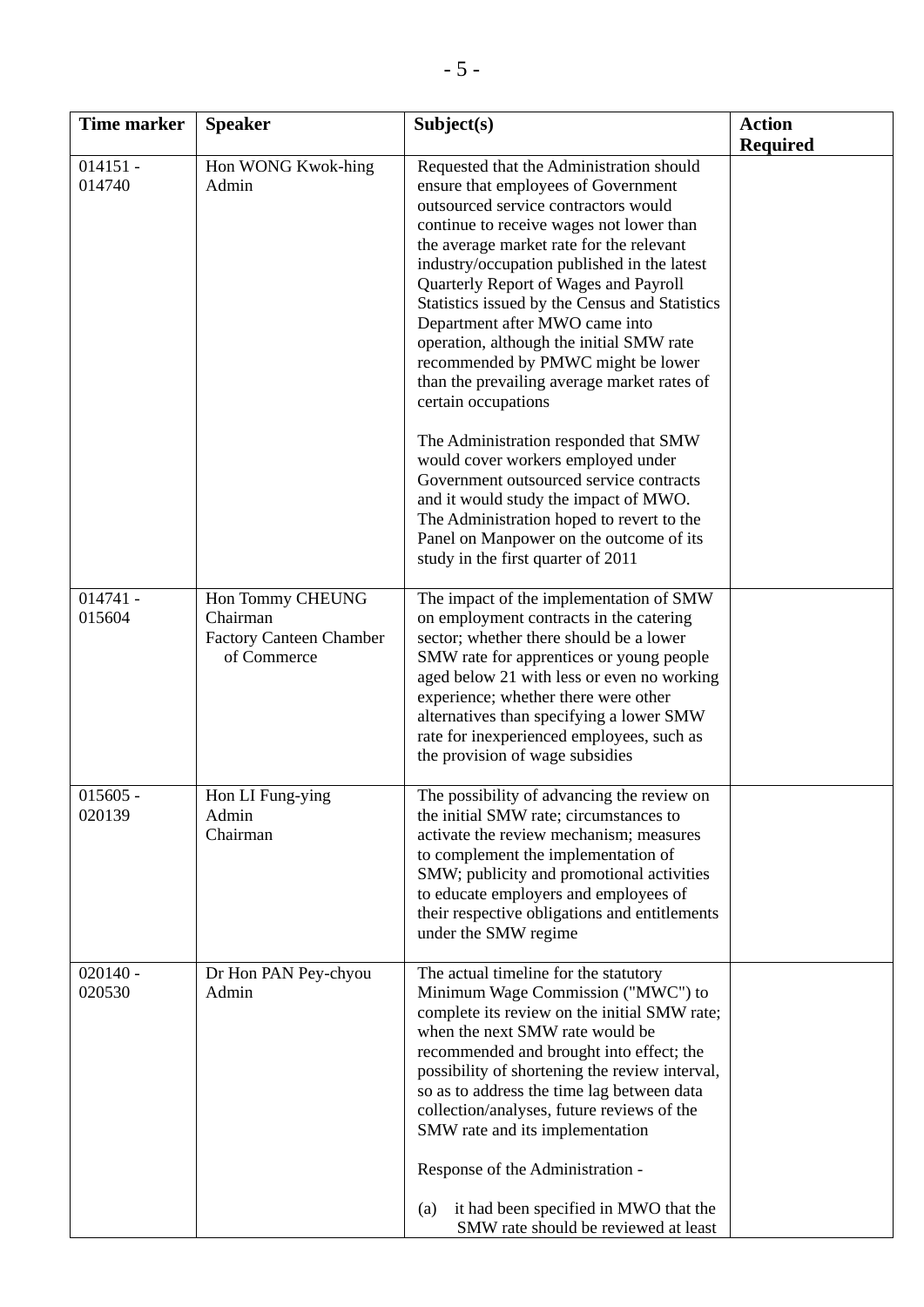| <b>Time marker</b>   | <b>Speaker</b>                                                                                                | Subject(s)                                                                                                                                                                                                                                                                                                                                                                                                          | <b>Action</b><br><b>Required</b> |
|----------------------|---------------------------------------------------------------------------------------------------------------|---------------------------------------------------------------------------------------------------------------------------------------------------------------------------------------------------------------------------------------------------------------------------------------------------------------------------------------------------------------------------------------------------------------------|----------------------------------|
|                      |                                                                                                               | once every two years; and                                                                                                                                                                                                                                                                                                                                                                                           |                                  |
|                      |                                                                                                               | with the provisions on MWC coming<br>(b)<br>into effect in mid-November 2010,<br>MWC should complete the review of<br>the initial SMW rate and make a<br>report on its recommendation about<br>the amount of the prescribed<br>minimum hourly wage rate by<br>mid-November 2012                                                                                                                                     |                                  |
| $020531 -$<br>021215 | Hon LEUNG Yiu-chung<br><b>Economic Synergy</b><br>Neighbourhood and<br><b>Workers Service Centre</b><br>Admin | The extent to which the implementation of<br>SMW would impact on workers; whether<br>employers might resort to cost cutting by<br>reducing working hours and/or fringe<br>benefits                                                                                                                                                                                                                                  |                                  |
|                      |                                                                                                               | Response of the Administration -                                                                                                                                                                                                                                                                                                                                                                                    |                                  |
|                      |                                                                                                               | according to the stakeholders' views<br>(a)<br>mentioned in the Report of PMWC,<br>employers' reaction/adjustments to<br>SMW could take the form of lay-offs<br>and reduction in working hours and/or<br>fringe benefits;                                                                                                                                                                                           |                                  |
|                      |                                                                                                               | the pass-through of additional wage<br>(b)<br>costs to prices would very much<br>depend on the various concerned<br>parties' adjustment process and<br>interactions, as well as the prevailing<br>economic and labour market<br>conditions; and                                                                                                                                                                     |                                  |
|                      |                                                                                                               | EO applied to every employee<br>(c)<br>engaged under a contract of<br>employment, with a few exceptions,<br>by virtue of section 4. Irrespective of<br>their hours of work, all employees,<br>including employees who were not<br>employed under a continuous contract,<br>were entitled to certain rights and<br>benefits under EO such as payment of<br>wages and protection against<br>anti-union discrimination |                                  |
| $021216 -$<br>021832 | Hon IP Wai-ming<br>Admin<br>Chairman                                                                          | The possibility of advancing the review on<br>the initial SMW rate; the effective<br>enforcement by LD against possible MWO<br>breaches; adequacy of manpower in LD,<br>including Labour Inspectors, for<br>enforcement of MWO<br>Response of the Administration -                                                                                                                                                  |                                  |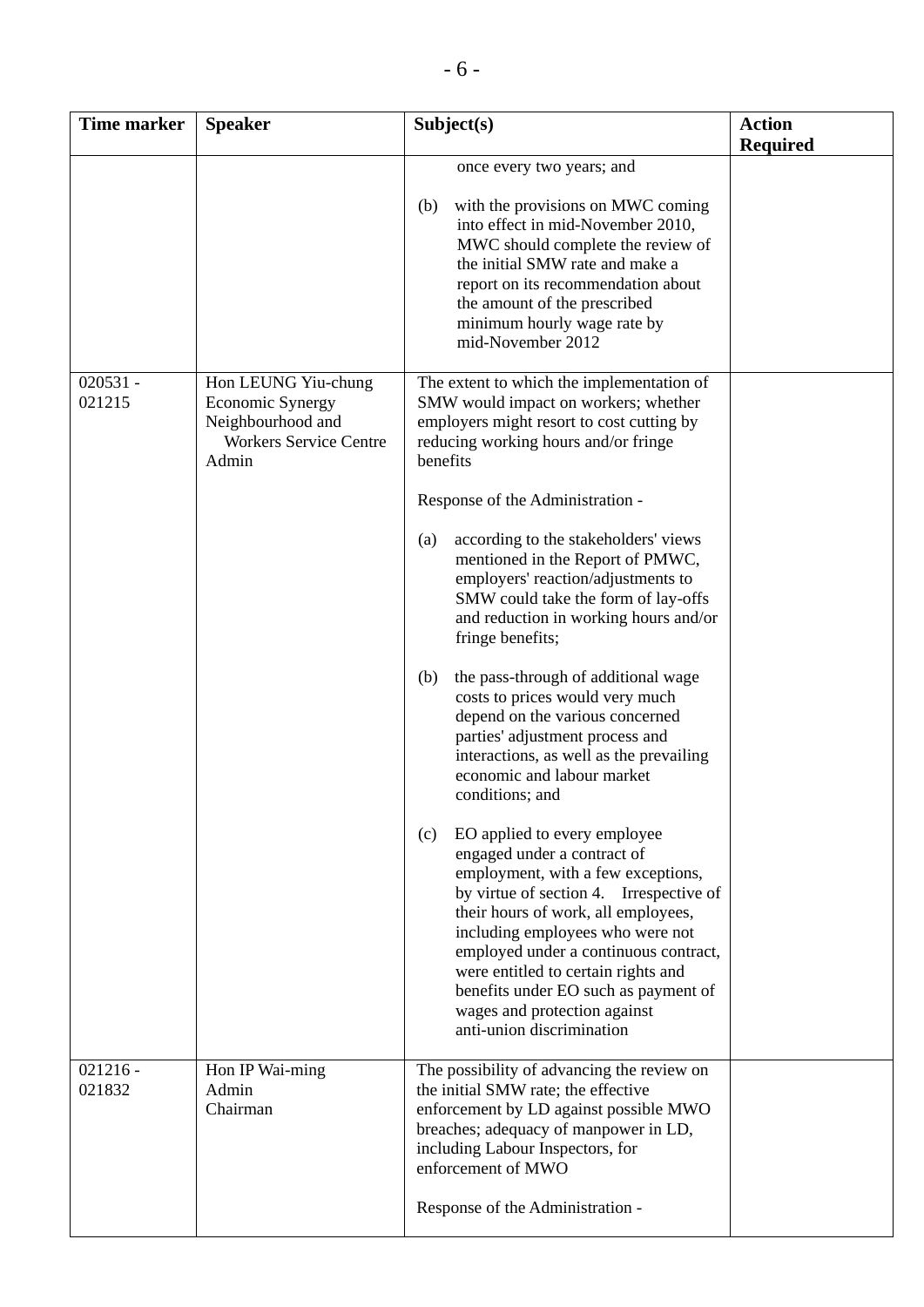| <b>Time marker</b>   | <b>Speaker</b>                      | Subject(s)                                                                                                                                                                                                                                                                                                                                                                                                                                                                                                       | <b>Action</b><br><b>Required</b> |
|----------------------|-------------------------------------|------------------------------------------------------------------------------------------------------------------------------------------------------------------------------------------------------------------------------------------------------------------------------------------------------------------------------------------------------------------------------------------------------------------------------------------------------------------------------------------------------------------|----------------------------------|
|                      |                                     | owing to the lack of experience and<br>(a)<br>empirical data, the actual impact of<br>SMW could only be identified and<br>assessed over a longer period of time<br>through dedicated studies after the<br>implementation of SMW;                                                                                                                                                                                                                                                                                 |                                  |
|                      |                                     | although it had been specified in<br>(b)<br>MWO that the SMW rate should be<br>reviewed at least once in every two<br>years, in line with the evidence-based<br>approach, the situation would be<br>monitored with a view to conducting a<br>review of the SMW rate at an<br>appropriate time;                                                                                                                                                                                                                   |                                  |
|                      |                                     | the Administration attached great<br>(c)<br>importance to the implementation of<br>MWO and would adopt appropriate<br>measures and strategies to ensure its<br>effective enforcement; and                                                                                                                                                                                                                                                                                                                        |                                  |
|                      |                                     | resource requirements for<br>(d)<br>implementing MWO would be<br>handled according to the established<br>resource allocation mechanism                                                                                                                                                                                                                                                                                                                                                                           |                                  |
| 021833 -<br>022330   | Chairman<br>Admin                   | Additional labour costs in relation to<br>statutory entitlements of employees;<br>the impact of SMW on labour costs for<br>businesses, having regard to the amount of<br>contributions from employers to the<br>mandatory provident fund, long service<br>payments and other statutory entitlements<br>of employees which were all calculated<br>with reference to the wage levels;<br>employment protection for employees<br>against dismissal by employers who<br>intended to evade their liabilities under EO |                                  |
| $022331 -$<br>022845 | Hon LEUNG Kwok-hung<br>Chairman     | Expressed dissatisfaction that live-in<br>domestic workers, local or foreign, were<br>exempted from the SMW regime                                                                                                                                                                                                                                                                                                                                                                                               |                                  |
| $022846 -$<br>023452 | Chairman<br>Hon Ronny TONG<br>Admin | Whether the newly enacted MWO required<br>employers to change the prevailing terms<br>and conditions of employment contracts<br>entered into with staff; the Administration<br>explained the measures to facilitate<br>employers and employees to understand<br>MWO, including the drawing up of<br>industry-based guidelines on<br>implementation of SMW; measures to<br>prevent labour disputes in future and to                                                                                               |                                  |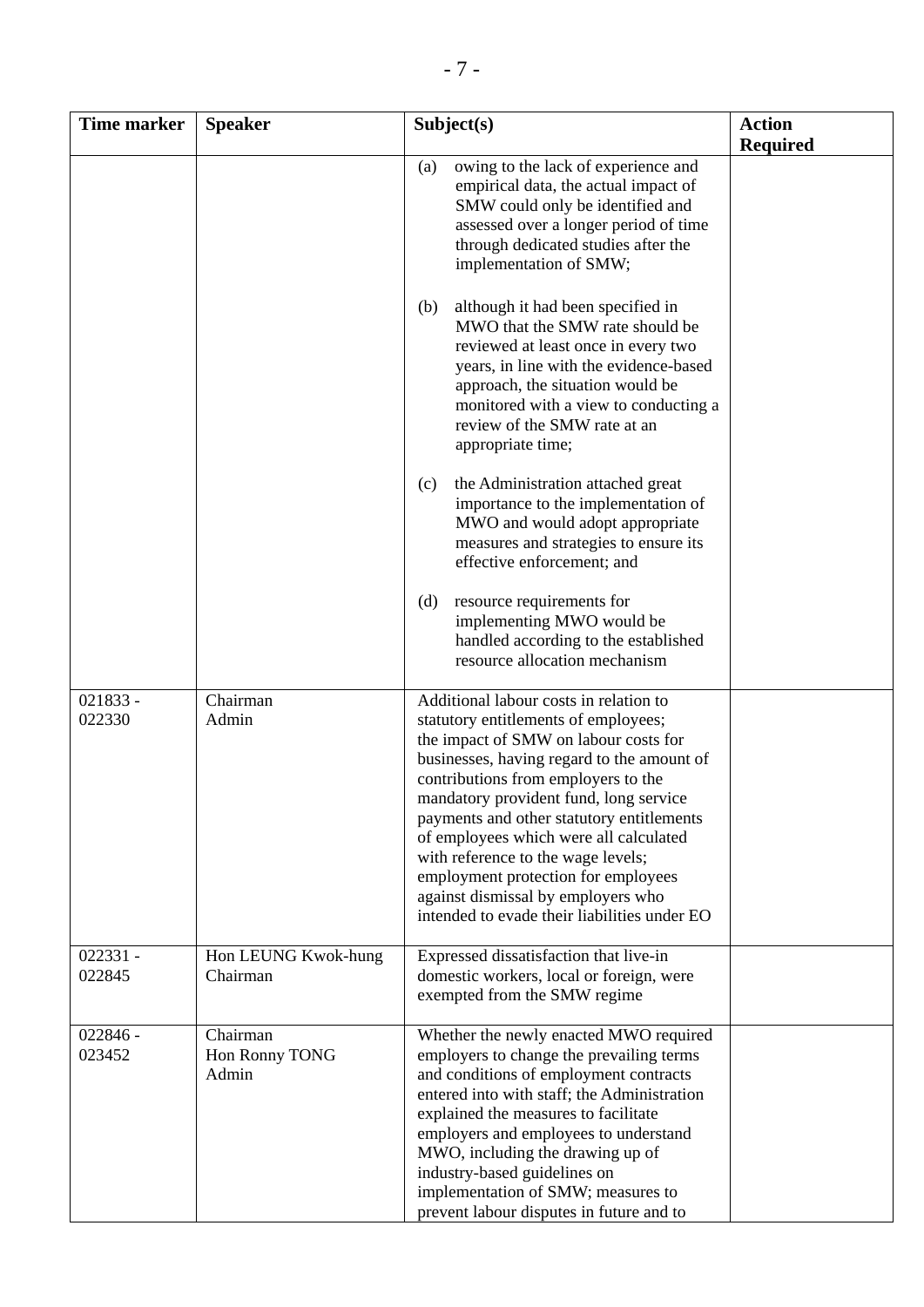| Time marker          | <b>Speaker</b>                                                                 | Subject(s)                                                                                                                                                                                                                                                                                                                                                                                                                                                                                                                               | <b>Action</b>                                                                                     |
|----------------------|--------------------------------------------------------------------------------|------------------------------------------------------------------------------------------------------------------------------------------------------------------------------------------------------------------------------------------------------------------------------------------------------------------------------------------------------------------------------------------------------------------------------------------------------------------------------------------------------------------------------------------|---------------------------------------------------------------------------------------------------|
|                      |                                                                                | enable employers and employees to<br>understand how hours worked would be<br>counted for determining whether the<br>remuneration to an employee met the SMW<br>requirement                                                                                                                                                                                                                                                                                                                                                               | <b>Required</b>                                                                                   |
| $023453 -$<br>024310 | Hon Tommy CHEUNG<br>Hong Kong Federation of<br>Restaurants & Related<br>Trades | The actual timing and frequency of future<br>reviews of the SMW rate; findings of the<br>survey conducted by Hong Kong Federation<br>of Restaurants & Related Trades in 2009 on<br>the impact of SMW and wage level in the<br>catering sector; unique operating<br>characteristics of enterprises in the catering<br>sector                                                                                                                                                                                                              |                                                                                                   |
| $024311 -$<br>025040 | Hon WONG Kwok-hing<br>Admin<br><b>HKFTU</b>                                    | Whether the Administration would consider<br>the suggestion put forward by HKFTU to<br>raise the monthly monetary cap on keeping<br>records of hours worked from \$11,500 to<br>\$20,000<br>The Administration responded that the<br>monetary cap of \$11,500 would strike a<br>reasonable balance between the need for<br>effective enforcement of MWO and to<br>minimize the administrative burden of<br>employers; the monetary cap itself did not<br>affect an employee's entitlement to receive<br>wages not less than the SMW rate |                                                                                                   |
| $025041 -$<br>030205 | Hon LEUNG Yiu-chung<br>Admin<br>Hon LEUNG Kwok-hung                            | Protection of the rights and benefits of<br>employees under EO; whether employers<br>had the authority to change the terms in the<br>employment contracts unilaterally and the<br>possible consequences of doing so<br>The Administration explained the protection<br>for employees under EO                                                                                                                                                                                                                                             |                                                                                                   |
| $030206 -$<br>030725 | Hon WONG Sing-chi<br>Admin                                                     | Time required for employers to prepare for<br>the implementation of MWO; adequacy of<br>manpower in LD for enforcement of MWO;<br>measures and strategies adopted by the<br>Administration to ensure the effective<br>enforcement of the legislation                                                                                                                                                                                                                                                                                     |                                                                                                   |
| 030726 -<br>031534   | Hon Audrey EU<br>Chairman<br>Admin<br>ALA6<br>Clerk                            | Request for information on LD's public<br>education and publicity efforts to enhance<br>employers' and employees' understanding of<br>their respective obligations and entitlements<br>under MWO<br>LegCo's power to amend the subsidiary<br>legislation under the scrutiny of the                                                                                                                                                                                                                                                       | <b>Admin to provide</b><br>the requested<br>information<br>(paragraph 3 of the<br>minutes refers) |